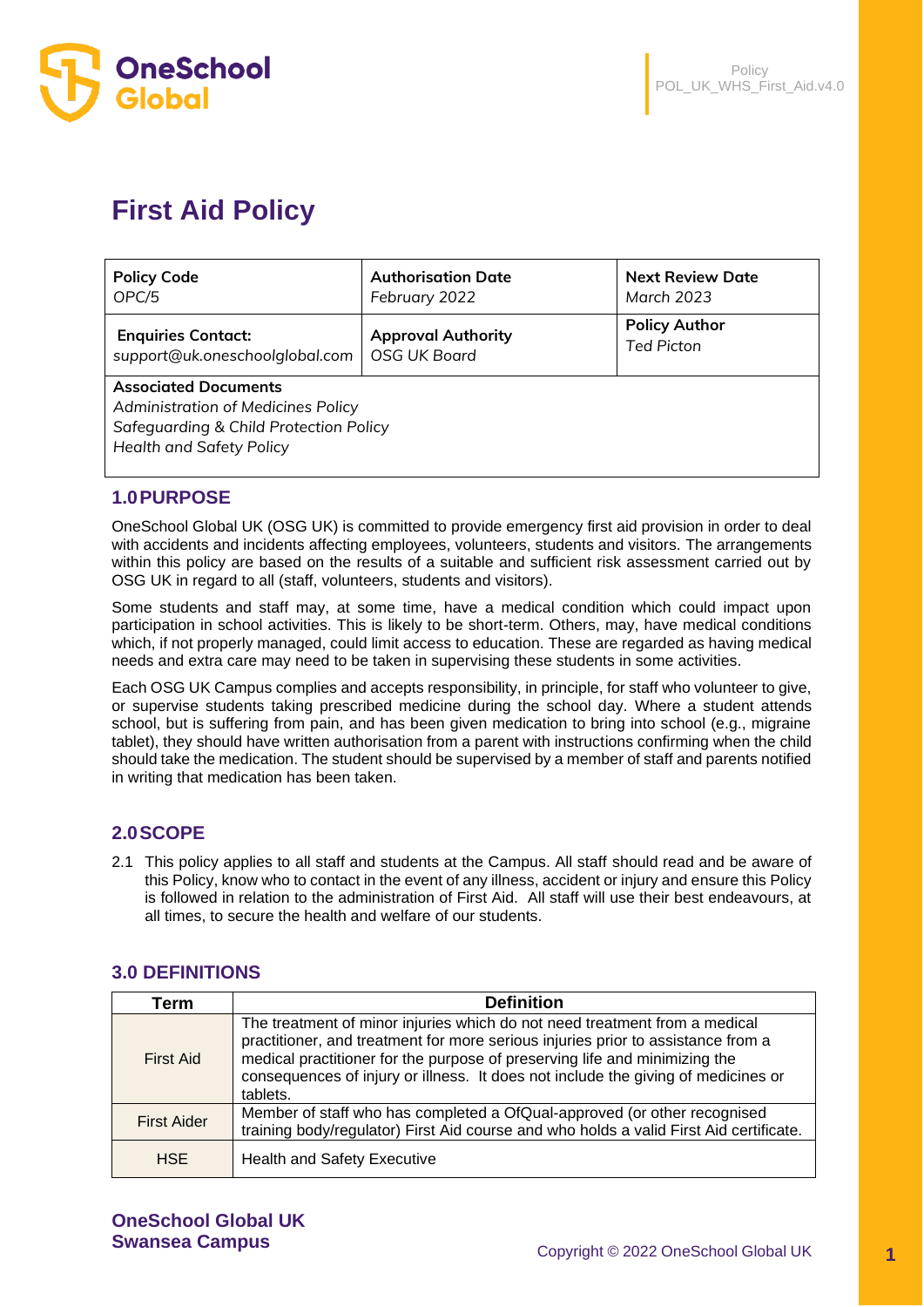

Staff Any person employed by the Trust including volunteers and contractors.

# **4.0POLICY STATEMENT**

#### **4.1 INTRODUCTION**

- 4.1.1 This Campus recognises its legal duty to make suitable and sufficient provision for first aid to students, staff, and visitors, including those travelling or working away from the Campus premises and to appropriately respect the confidentiality and the rights of students as patients.
- 4.1.2 This policy aims to comply with paragraph 4.23) of the schedule to the Education (Independent School Standards) (England) Regulations 2014 (SI 2014/3283), OneSchool Global UK is the employer and is ultimately responsible, through the Board of Directors for the implementation of the Health and Safety at Work etc Act 1974 and subsequent regulations and guidance including the Health and Safety (First Aid) Regulations 1981 (SI 1981/917) and the First aid at work: Health and Safety (First Aid) Regulations 1981, approved code of practice and guidance.
- 4.1.3 Anyone on the Campus premises is expected to take reasonable care for their own and others' safety.
- 4.1.4 This policy is available to parents on request and to all members of staff.
- 4.1.5 This policy must be read in conjunction with the Campus COVID-19 Risk Assessment in relation to students or staff presenting with symptoms of COVID-19.

#### **4.2 POLICY AIMS**

.

- 4.2.1 To ensure that each OSG UK Campus has adequate, safe, and effective first aid provision in order for every student, member of staff, volunteer, and visitor to be well looked after in the event of any illness, accident or injury, no matter how major or minor.
	- To ensure that all staff and students are aware of the procedures in the event of any illness, accident, or injury.
	- To ensure that medicines are only administered at the campus when express permission has been granted for this.
	- To promote effective infection control.
- 4.2.2 Nothing in this policy should affect the ability of any person to contact the emergency services in the event of a medical emergency. For the avoidance of doubt, Staff should dial 999 for the emergency services in the event of a medical emergency before implementing the terms of this Policy and make clear arrangements for liaison with ambulance services at the campus

#### **4.2.3 To achieve the Policy Aims, each school Campus will:**

- Have suitably stocked first aid boxes as required by current legislation.
- Carry out a suitable and sufficient assessment of the risks posed to persons in the event that they suffer an accident, injury or ill health.
- Appoint sufficient First Aiders to take charge of first aid.
- Provide information to staff, volunteers, students, and parents on the arrangements for first aid.
- Have a procedure for managing accidents, including immediate liaison with emergency services, medical staff, and parents.

Review and monitor arrangements for first aid on as appropriate on a regular basis (and at the very least on an annual basis).

#### **4.3 FIRST AIDERS**

- 4.3.1 The Campus will display a list of qualified First Aiders in the Staff Room and in key locations around the building (See appendix 1). The First Aiders will undergo update training every three years or sooner.
- 4.3.2 Training requirements are for the appointed person(s) to have completed a 3-day First Aid at Work course and for all other supporting first aiders to have completed a 1-day Emergency First Aid at Work course.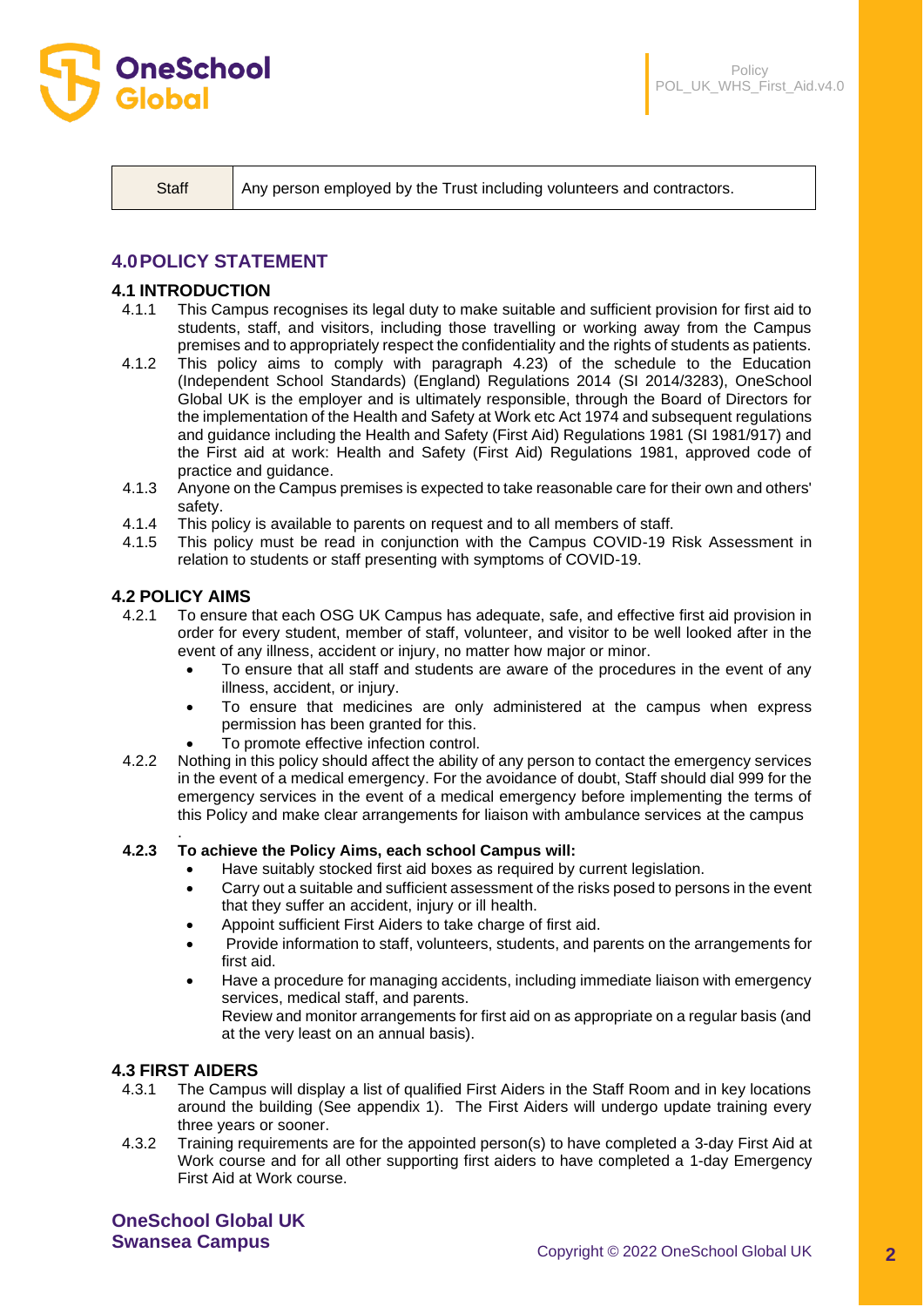

- 4.3.3 The main duties of First Aiders are to give immediate first aid to students, staff or visitors as required and to ensure that an ambulance or other professional medical help is called when necessary. First Aiders are to ensure that their First Aid certificates are kept up to date through liaison with the Campus Principal. It is our policy that there will be at least one qualified person on every site when students are present.
- 4.3.4 HSE recommendations for First Aid cover:
	- Term time: 1-2 Appointed Persons (i.e., max 100 workers at any time in Lower Risk Activity, with max 5-6 in Medium Risk activities)
	- School Holidays: 1 Appointed Person (i.e., max 20 workers in Low/Medium Risk Activity)

#### **4.4 FIRST AID KITS**

- 4.4.1 First Aid kits are marked with a white cross on a green background. First aid kits are checked regularly by the Premises Manager / Health & Safety Officer or designated personnel at the campus, who will be responsible for ensuring that kits are re-stocked, records of the checks are maintained on the Online Health and Safety Portal.
- 4.4.2 First aid kits are located at key positions around the site including the main Reception/Office and the Staff Room, and near to hand washing facilities where possible.

#### **4.4.3 General First Aid Kit Minimum Contents (similar/ additional items acceptable)**

- A leaflet giving general advise on first aid
- 20 individually wrapped sterile adhesive dressings/ plasters (assorted sizes)
- 2 sterile eye patches
- 4 individually wrapped triangular bandages (preferably sterile)
- 6 safety pins
- 6 medium (approx. 12cm x 12cm) individually wrapped sterile un-medicated wound dressings
- 2 large (approx. 18cm x 18cm) individually wrapped sterile un-medicated wound dressings
- 3 pairs of disposable gloves
- Microporous tape
- Mouth to mouth resuscitation device with valve
- 1 pair of rust-less blunt ended scissors

In addition to the items listed in the general first aid kits, some subjects have additional risks, and the Campus may wish to also include the following items in the kits in these areas:

#### **4.4.4 Science/ D&T**

- Eyewash 250ml
- Finger Dressing
- Burn/ Soothe relief dressing
- Food Technology/Cooking
- **Finger Dressing**
- Burn/ Soothe relief dressing

#### **4.4.5 Burns Kit Minimum Contents**

- A leaflet giving general advise on first aid
- 20 individually wrapped sterile adhesive dressings/ plasters (assorted sizes)
- Eye wash phials 20ml
- sterile eye patches
- 2 individually wrapped triangular bandages (preferably sterile)
- 6 safety pins
- medium (approx. 12cm x 12cm) individually wrapped sterile un-medicated wound dressings
- 1 large (approx. 18cm x 18cm) individually wrapped sterile un-medicated wound dressings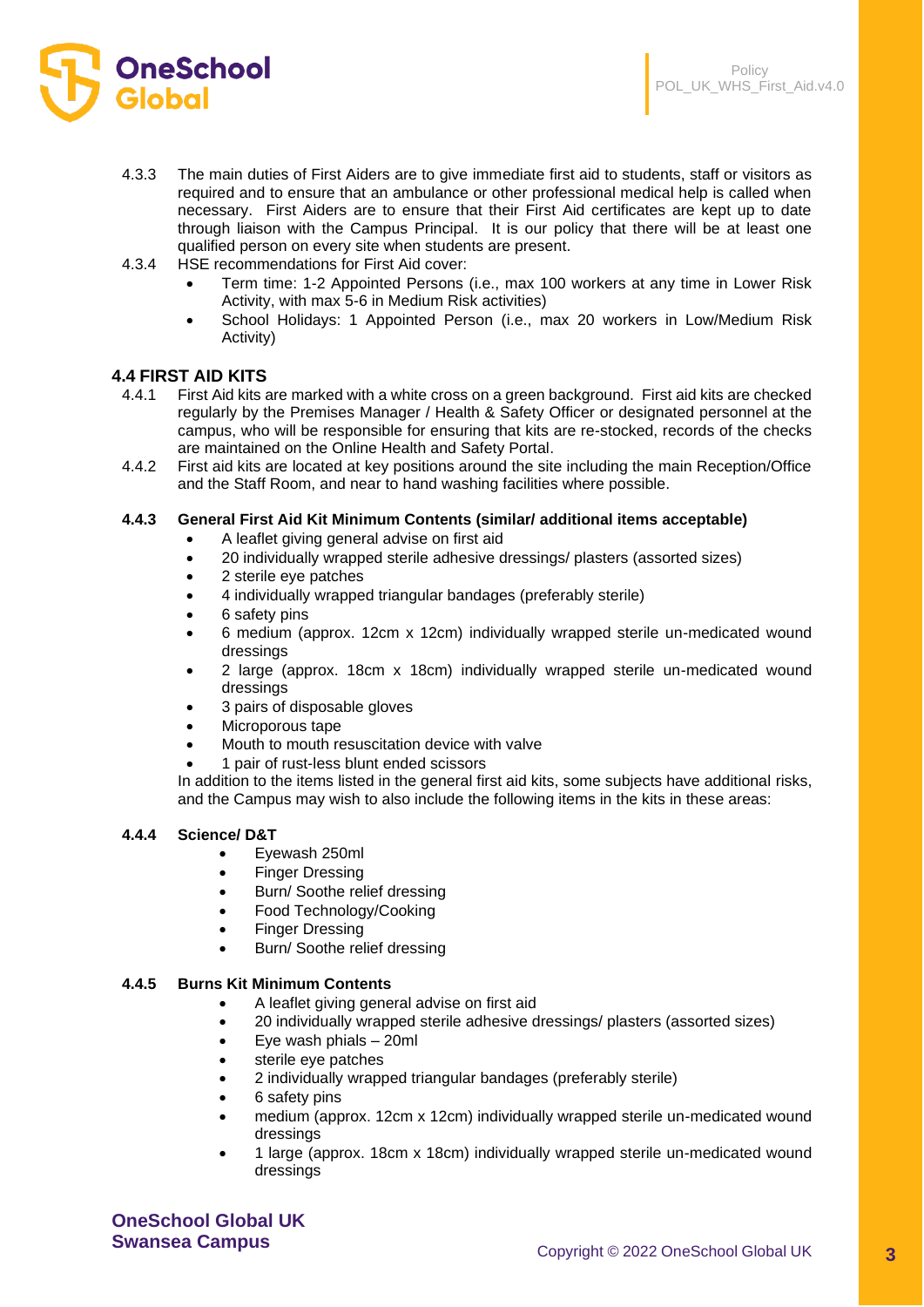



- 1 finger bandage
- 3 pairs of disposable gloves
- 20 moist cleansing wipes
- Adhesive tape
- Mouth to mouth resuscitation device with valve
- 1 foil blanket
- 1 burn dressing small 10 x 10cm
- 1 burn dressing medium 20 x 20cm
- 1 pair of rust-less blunt ended scissors
- Burn/ Soothe relief dressing

#### **4.4.6 Spillage Kits**

A specialist spillage kit will be available at the Campus for Bodily fluid spills in line with COSHH (2002) to protect those responsible for Cleaning up from microbiological hazards. General contents should include:

- Super absorbent powder
- Biohazard disposal bags
- Disinfectant spray
- Alcohol free wipes
- Scoop
- **Scraper**
- **Gloves**
- **Aprons**

## **4.5 SCHOOL VEHICLES**

- 4.5.1 All OneBus vehicles will all have a First aid kit on board which is readily available for use, and which is maintained in a good condition. First aid kits must be taken when groups of students go out of school on organised trips or to participate in sports.
- 4.5.2 Vehicles First Aid Kit Minimum Contents (as per transport regulations requirements)
	- 10 antiseptic wipes
	- 1 disposable bandage (not less than 7.5cm wide)
	- 2 individually wrapped triangular bandages
	- 24 individually wrapped sterile adhesive dressings (assorted sizes)
	- 3 large sterile un-medicated ambulance dressings (not less than 15cm x 20cm)
	- 2 sterile eye patches with attachments
	- 12 assorted safety pins
	- 1 pair of rust-less blunt ended scissors
	- 1 pair of disposable gloves

#### **4.6 EDUCATION TRIPS & SPORTS ACTIVITIES**

- 4.6.1 First aid kits must be carried by the First Aider when groups of students go out of school on organised trips or to participate in sports.
- 4.6.2 Travelling First Aid Kit for Trips & Visits Minimum Contents (similar/ additional items acceptable)
	- A leaflet giving general advise on first aid
	- 6 individually wrapped sterile adhesive dressings (assorted sizes)
	- 2 individually wrapped triangular bandages
	- 2 safety pins
	- 1 large (approx. 18cm x 18cm) individually wrapped sterile un-medicated wound dressings
	- 1 pair of disposable gloves
	- 10 Individually wrapped moist cleaning wipes

#### **4.6.3 PE/Sports**

• A leaflet giving general advise on first aid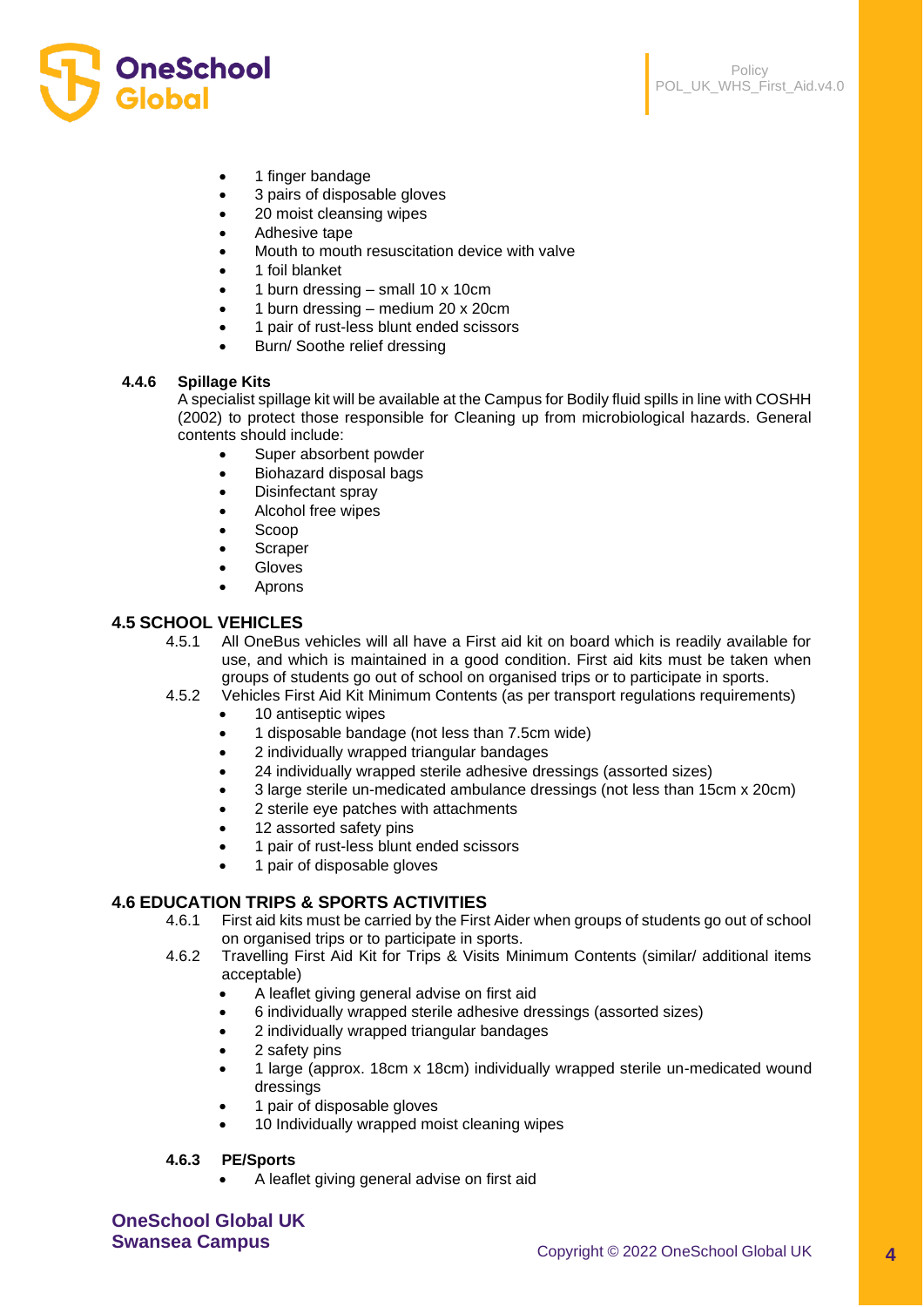

- 20 individually wrapped sterile adhesive dressings/ plasters (assorted sizes)
- 2 sterile eye patches
- 2 individually wrapped triangular bandages (preferably sterile)
- 6 safety pins

**OneSchool** 

Global

- 6 medium (approx. 12 x 12cm) individually wrapped sterile un-medicated wound dressings
- 2 large (approx. 18 x 18cm) individually wrapped sterile un-medicated wound dressings
- 3 pairs of disposable gloves
- Microporous tape
- Mouth to mouth resuscitation device with valve
- 1 pair of rust-less blunt ended scissors
- 3 foil blankets
- 3 ice packs
- Wound wash/ 10 Individually wrapped moist cleaning wipes
- Deep freeze spray
- Deep heat spray

#### **4.7 INFORMATION ON STUDENTS**

- 4.7.1 Parents are requested to provide written consent for the administration of First Aid and medical treatment before students are admitted to the Campus.
- 4.7.2 The Campus is responsible for reviewing students' confidential medical records and providing essential medical information regarding allergies, recent accidents or illnesses, or other medical conditions which may affect a student to the Campus Principal, Class Teacher / Form Tutor and First Aiders on a "need to know" basis. This information will be kept confidential but may be disclosed to the relevant professionals if it is necessary to safeguard or promote the welfare of a child.
- 4.7.3 Information held by the main Office will include a record of students who need to have access to asthma inhalers, Adrenaline Auto-injector pens, injections or similar and this information should be circulated to teachers and First Aiders. Individual students (or their Class Teacher as appropriate) usually have responsibility for keeping such equipment with them. Additional spare inhalers should also be provided to the Campus by parents of children that require them. In other cases, the equipment should be suitably labelled and will be stored securely, either in the Office or the medical room (for access by suitably qualified staff and students when appropriate).

## **5.0 PROCEDURES**

#### **5.1 PROCEDURE IN THE EVENT OF ILLNESS**

5.1.1 If a student feels unwell, they should be taken to the main Office. If it is only a minor problem another student should accompany them, but in more serious cases a member of staff should contact the School Office to summon a First Aider.

#### **5.2 PROCEDURE IN THE EVENT OF AN ACCIDENT**

- 5.2.1 If an accident occurs, then the member of staff in charge should be consulted. That person will assess the situation and decide on the next course of action, which may involve calling immediately for an ambulance. First Aiders can also be called for if necessary.
- 5.2.2 In the event that the First Aider does not consider that they can adequately deal with the presenting condition by the administration of first aid, then they should arrange for the injured person to access appropriate medical treatment without delay.
- 5.2.3 If an ambulance is called then the First Aider in charge should make arrangements for the ambulance to have access to the accident site. Arrangements should be made to ensure that any student or adult is accompanied in the ambulance if necessary, or followed to hospital, by a member of staff if it is not possible to contact the parents in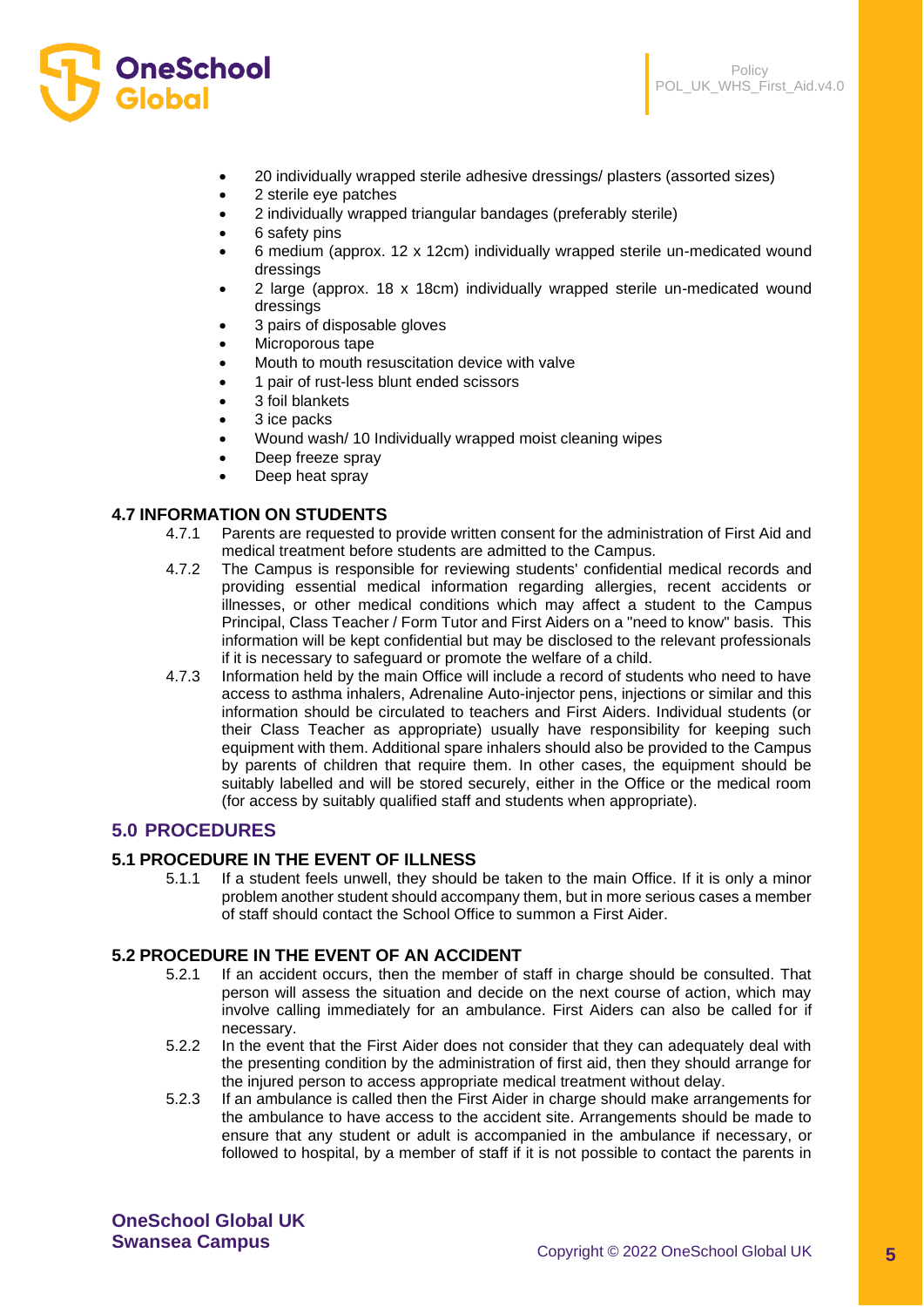

time. In this instance a photocopy of the child's medical questionnaire must be provided for medical professionals.

#### **5.3 PROCEDURE IN THE EVENT OF CONTACT WITH BLOOD OR OTHER BODILY FLUIDS**

- 5.3.1 If a spillage of blood or other bodily fluids occurs, a First Aider must be informed. They will then arrange for the proper containment, clear up and cleansing of the spillage site. The First Aider should take the following precautions to avoid risk of infection:
	- cover any cuts and grazes on their own skin with a waterproof dressing
	- wear suitable disposable gloves when dealing with blood or other bodily fluids
	- use suitable eye protection and a disposable apron where splashing may occur
	- use devices such as face shields, where appropriate, when giving mouth to mouth resuscitation
	- wash hands after every procedure
- 5.3.2 If the First Aider suspects that they or any other person may have been contaminated with blood and other bodily fluids which are not their own, the following actions should be taken without delay: -
	- wash splashes off skin with soap and running water.
	- wash splashes out of eyes with tap water or an eye wash bottle.
	- wash splashes out of nose or mouth with tap water, taking care not to swallow the water
	- record details of the contamination.
	- report the incident to the Campus Principal and take medical advice if appropriate.

#### **5.4 PROCEDURE FOR DEALING WITH BODILY FLUIDS**

- 5.4.1 In order to maintain protection from disease, all bodily fluids should be considered infected. To prevent contact with bodily fluids the following guidelines should be followed.
	- When dealing with any bodily fluids wear disposable gloves.
	- Wash hands thoroughly with soap and warm water after the incident.
	- Keep any abrasions covered with a plaster.
	- Spills of the following bodily fluids must be cleaned up immediately.
- 5.4.2 Bodily fluids include:
	- Blood, Faeces, Urine, Nasal and eye discharges, Saliva, Vomit

#### **Process**

- 5.4.3 Disposable towels should be used to soak up the excess, and then the area should be treated with a disinfectant solution.
	- Never use a mop for cleaning up blood and bodily fluid spillages
	- All contaminated material should be disposed of in a yellow clinical waste bag.
	- Avoid getting any bodily fluids in your eyes, nose, mouth or on any open sores.
	- If a splash occurs, wash the area well with soap and water or irrigate with copious amounts of saline.

#### **5.5 PROCEDURE IN THE EVENT OF OFF-SITE ACCIDENT, INJURY, OR ILLNESS**

5.5.1 A First Aid kit should be carried by all teachers in charge of off-site activities such as PE activities. An allergy list will be part of the First Aid kit. Any treatment or incident should be recorded on return to the Campus by the member of staff in charge. Educational trip leaders must ensure that first aid provision is appropriate to the activities and groups concerned, this must be contained within the relevant risk assessment.

#### **5.6 DEALING WITH STUDENTS WITH ASTHMA**

5.6.1 Older students carry inhalers with them and used them as necessary. Younger children's' inhalers are looked after by a member of staff and made available as necessary. Parents are asked to provide school with a spare inhaler.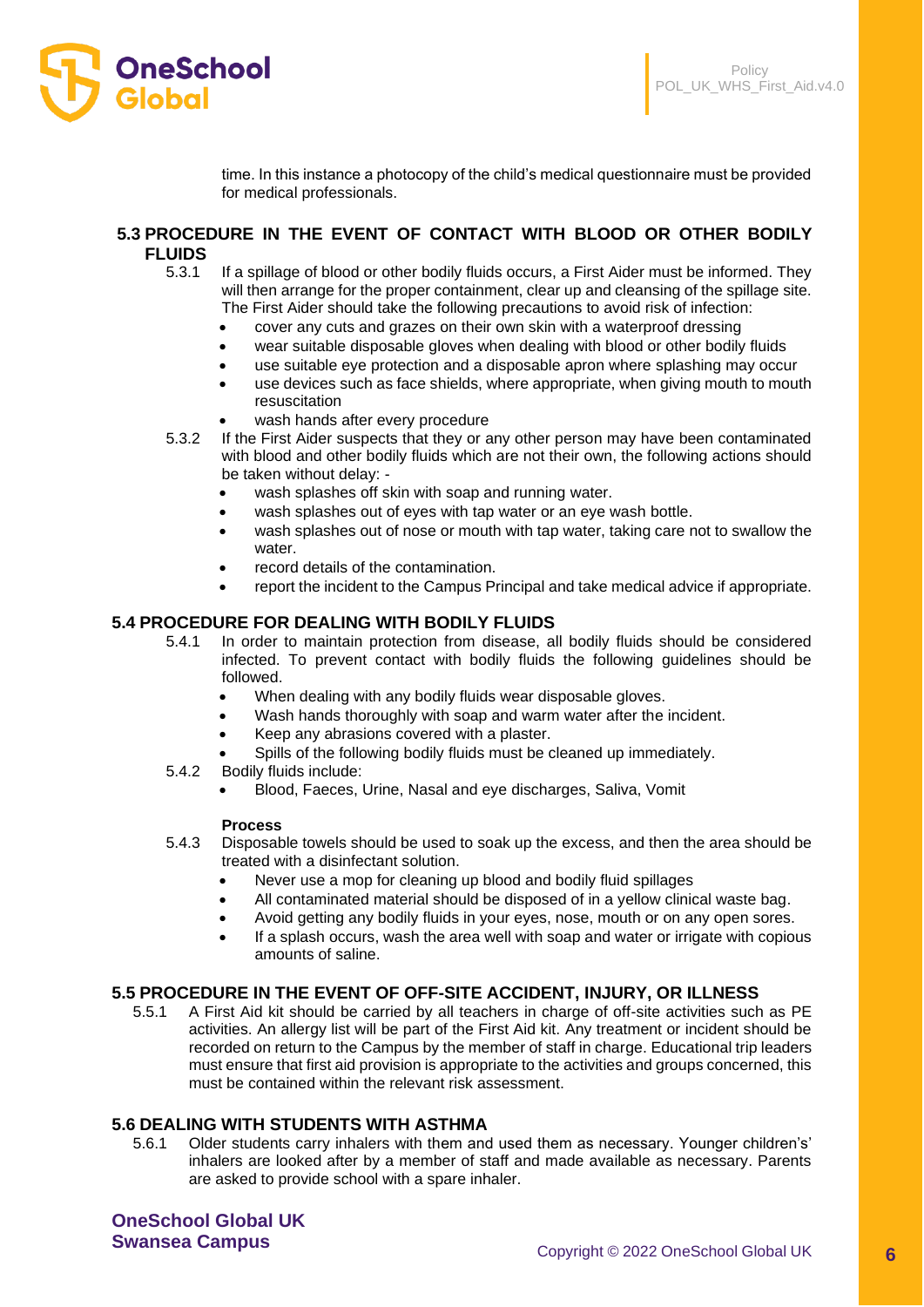

5.6.2 See Appendix 2 – Asthma treatment

#### **5.7 DEALING WITH STUDENTS WITH ALLERGIES**

- 5.7.1 Information about students with allergies is provided to all teachers and First Aiders. Details of students who have been prescribed Adrenaline Auto-injector pens to use in instances of allergic reaction are included in this information. All staff have received training on the use of Adrenaline Auto-injector pens and should be aware of the location of spare Adrenaline Auto-injector pens for specific students. Individual students (or their Class Teacher as appropriate) usually have responsibility for keeping such equipment with them. Details on the administration of Adrenaline Auto-injector pens are stored with the device and in all first aid boxes and is also displayed in the Staff Room.
- 5.7.2 See Appendix 2 Anaphylaxis treatment.

#### **5.8 DEALING WITH STUDENTS WITH EPILEPSY**

See Appendix 2 - Managing Epilepsy and Seizures

#### **5.9 DEALING WITH STUDENTS WITH DIABETES**

See Appendix 2 – Diabetes treatment.

#### **5.10 REPORTING**

- 5.10.1 All injuries, accidents, and illnesses, however minor, must be reported to the Main Office.
- 5.10.2 Accident Reporting: The member of staff in charge at the time will fill in an Accident Report Form for every serious or significant accident that occurs on or off-site if in connection with the Campus. The Form is located on the Online Health and Safety Portal and, where in place, the Accident Book should also be completed. Records should be stored for at least three years or if the person injured is a minor (under 18), until they are 21.
- 5.10.3 Reporting to Parents: In the event of accident or injury sustained, parents must be informed on the same day or as soon as reasonably practicable, and of any first aid given. The member of staff in charge at the time will decide how and when this information should be communicated, in consultation with the Campus Principal if necessary.
- 5.10.4 The school follows the Health Protection Agency guidelines for children being too ill to attend school, details can be found on the gov.uk website or in the Parent Student Handbook: [https://assets.publishing.service.gov.uk/government/uploads/system/uploads/attachment\\_](https://assets.publishing.service.gov.uk/government/uploads/system/uploads/attachment_data/file/768160/Health_protection_exclusion_table.pdf) [data/file/768160/Health\\_protection\\_exclusion\\_table.pdf](https://assets.publishing.service.gov.uk/government/uploads/system/uploads/attachment_data/file/768160/Health_protection_exclusion_table.pdf) i.e. in cases of vomiting and diarrhoea children should definitely be kept off school until at least 48 hours after their symptoms have gone.
- 5.10.5 Reporting to HSE: The School is legally required under the Reporting of Injuries, Diseases and Dangerous Occurrences Regulations 1995 (SI 1995/3163) (RIDDOR) to report the following to the HSE (most easily done on line at<http://www.hse.gov.uk/riddor/report.htm> or by calling the Incident Contact Centre (ICC) on 0345 300 9923):
	- Accidents involving staff
	- Work related accidents resulting in death or major injury (including as a result of physical violence) must be reported immediately (major injury examples: dislocation of hip, knee or shoulder; amputation; loss of sight; fracture other than to fingers, toes or thumbs).
	- Work related accidents which prevent the injured person from continuing with his/her normal work for more than three days must be reported within 10 days
	- Cases of work-related diseases that a doctor notifies the School of (for example: certain poisonings; lung diseases; infections such as tuberculosis or hepatitis; occupational cancer)
	- Certain dangerous occurrences (near misses reportable examples: bursting of closed pipes; electrical short circuit causing fire; accidental release of any substance that may cause injury to health).
	- Accidents involving students or visitors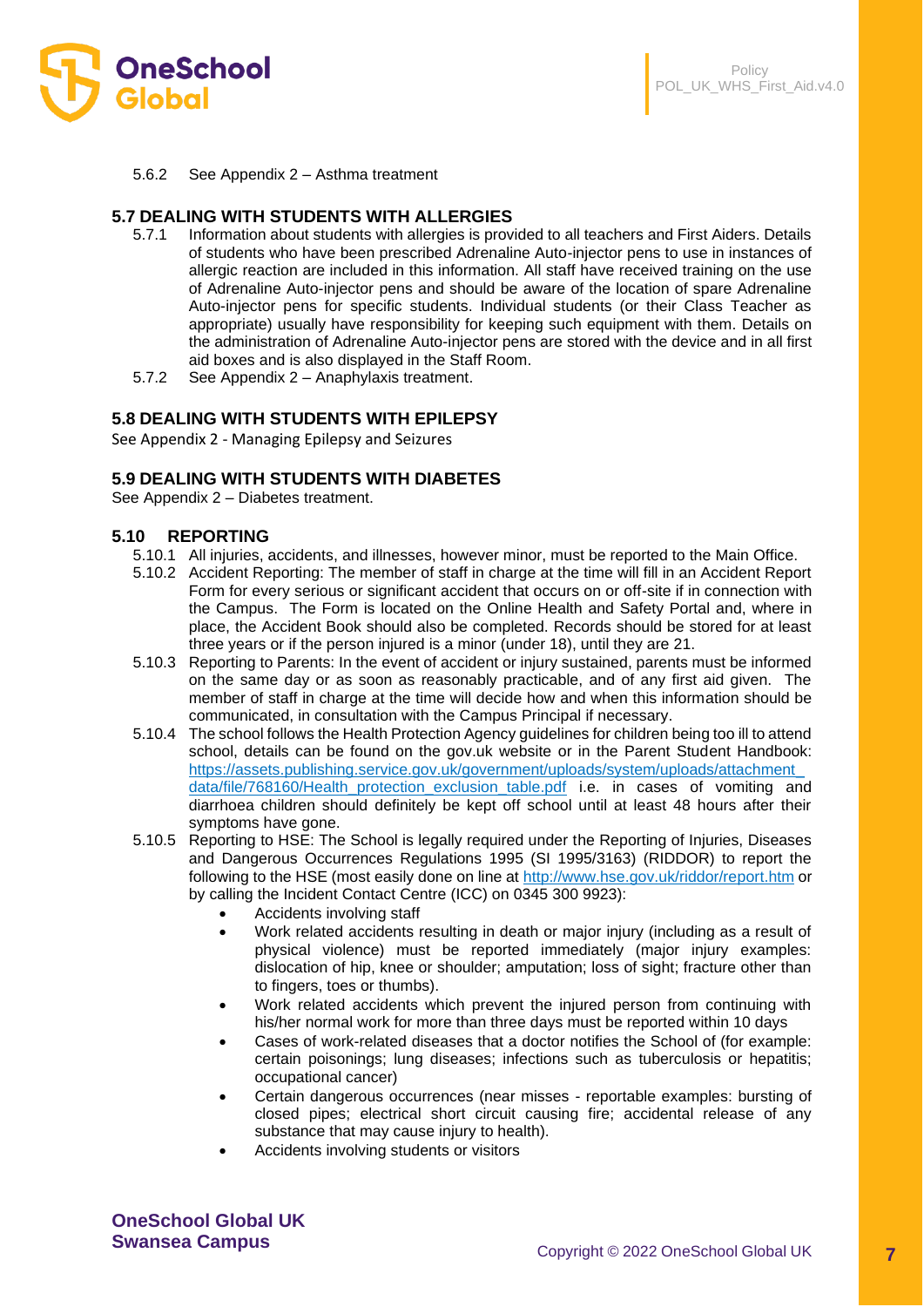

- Accidents where the person is killed or is taken from the site of the accident to hospital and where the accident arises out of or in connection with: -
- any activity (on or off the premises)
- the way an activity has been organised or managed (e.g., the supervision of a field trip)
- equipment, machinery or substances
- the design or condition of the premises.

#### **5.11 MONITORING**

5.11.1 The Campus Principal and the Health & Safety Officer will organise a monthly review of the accidents and injuries and will, if necessary, make recommendation to the DP / CA Team. In addition, the Campus Principal and DP / CA Team will undertake a review of all procedures following any major incident to check whether the procedures were sufficiently robust to deal with the major incident and whether any improvements should be made.

### **6.0 GUIDELINES**

- **[DfE Guidance on First Aid in Schools](https://assets.publishing.service.gov.uk/government/uploads/system/uploads/attachment_data/file/306370/guidance_on_first_aid_for_schools.pdf)**
- ISI Commentary Regulatory Requirements

## **VERSION CONTROL**

| <b>Policy Code</b> | <b>Date</b>   | <b>Version No.</b> | <b>Nature of Change</b>                                                                                                                                                     |
|--------------------|---------------|--------------------|-----------------------------------------------------------------------------------------------------------------------------------------------------------------------------|
| OPC/5              | February 2020 | 2.0                | Review, minor updates<br>only                                                                                                                                               |
| OPC/5              | November 2020 | 2.1                | Clarification around<br>appendix 1                                                                                                                                          |
| OPC/5              | February 2021 | 3.0                | Policy update,<br>clarification around<br>training requirements<br>Referencing COVID-19<br><b>Risk Assessment</b><br>Added procedure for<br>dealing with bodily fluids      |
| OPC/5              | February 2022 | 4.0                | Policy update and some<br>changes, such as:<br>-Purpose<br>-Policy aims<br>-Appendices format<br>-Appendix 3 Re: NHS<br>Guidance - Urgent and<br>emergency care<br>services |
|                    |               |                    |                                                                                                                                                                             |

# **APPENDIX 1 – FIRST AID NOTICE**

**APPENDIX 2 – GUIDANCE AND PROTOCOLS FOR SPECIFIC MEDICAL CONDITIONS**

**APPENDIX 3 – HELPFUL GUIDANCE WHEN TO CALL AN AMBULANCE**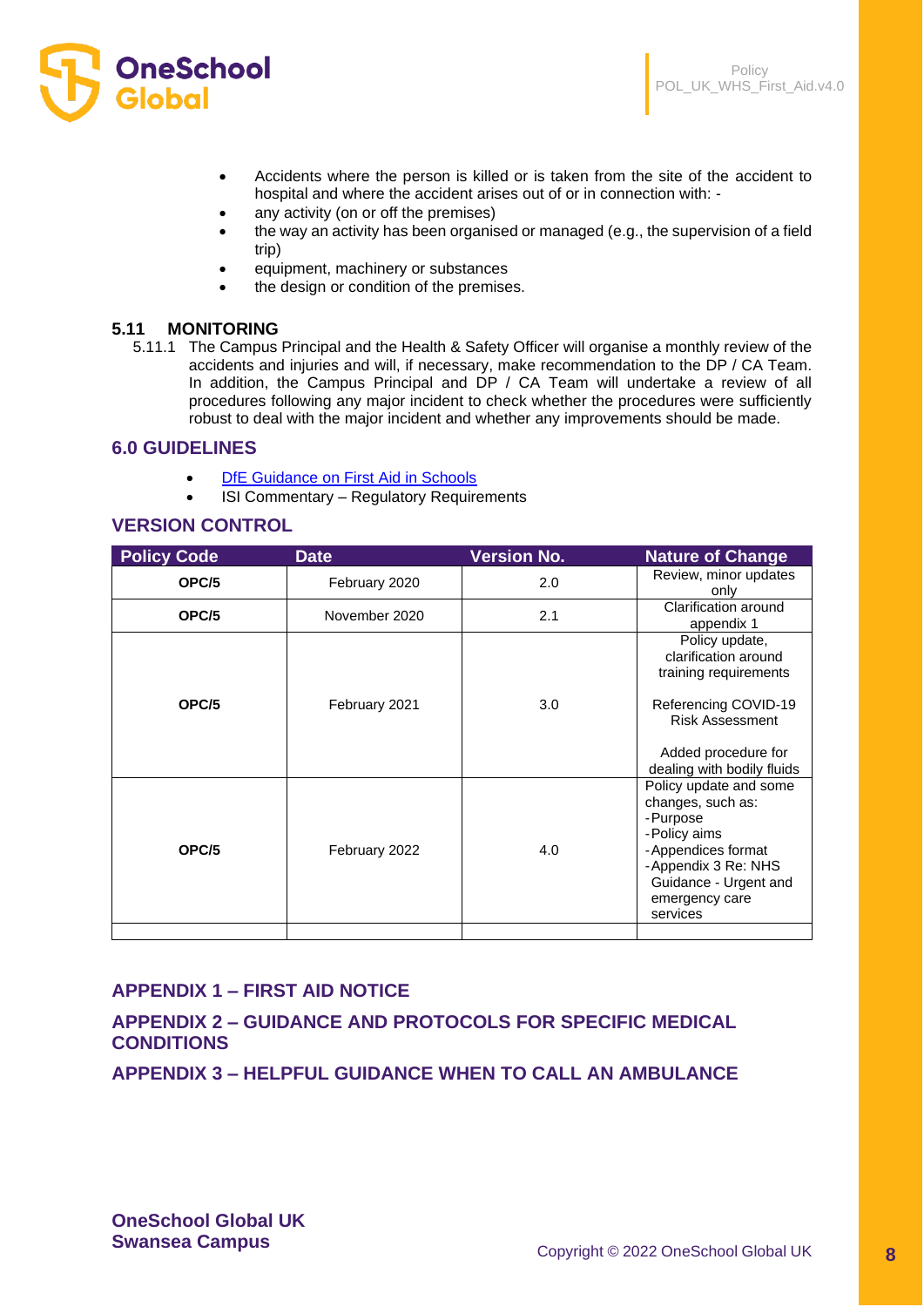

# **APPENDIX 1 – FIRST AID NOTICE**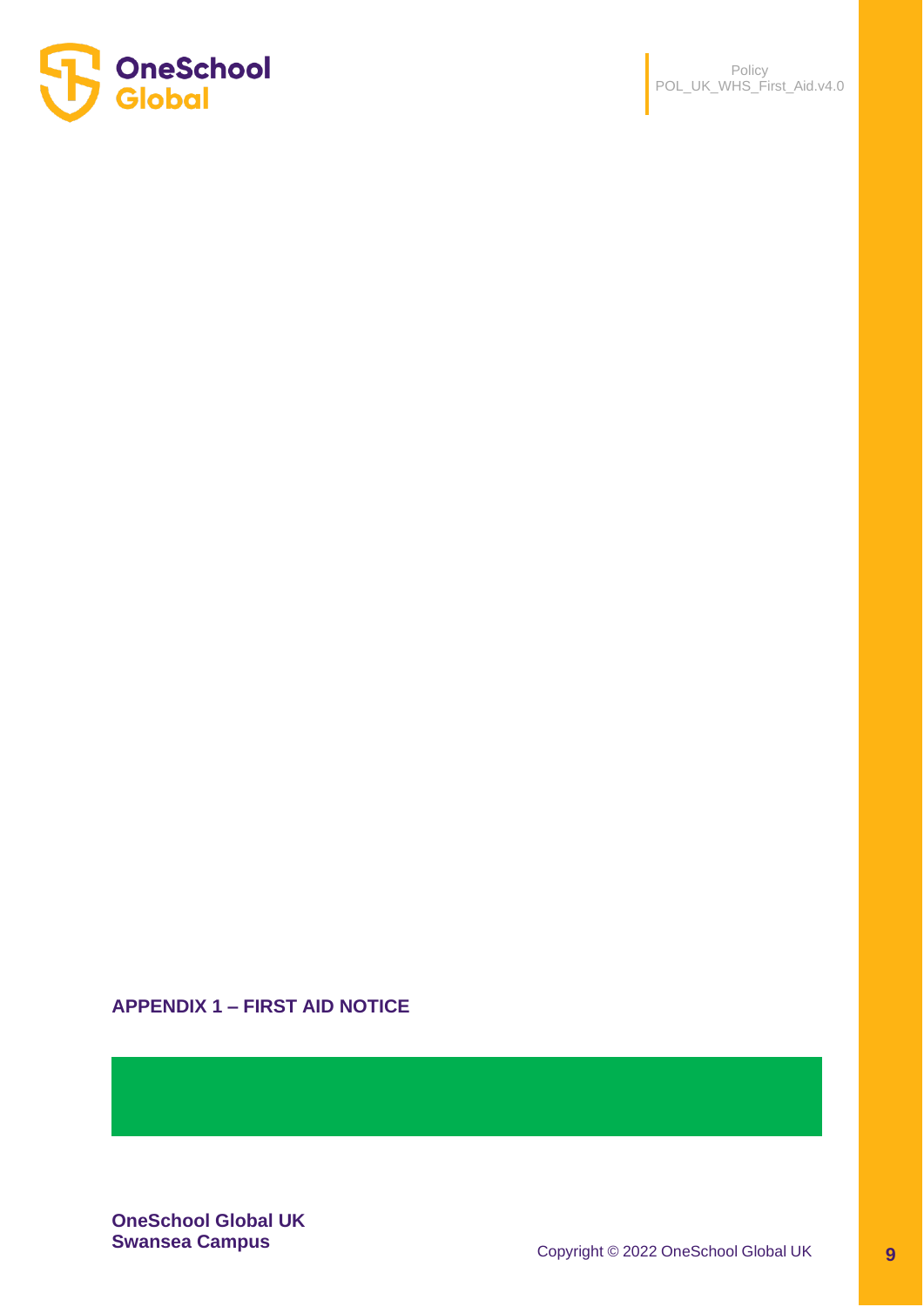



**APPENDIX 2 GUIDANCE AND PROTOCOLS FOR SPECIFIC MEDICAL CONDITIONS**

**ANAPHYLAXIS**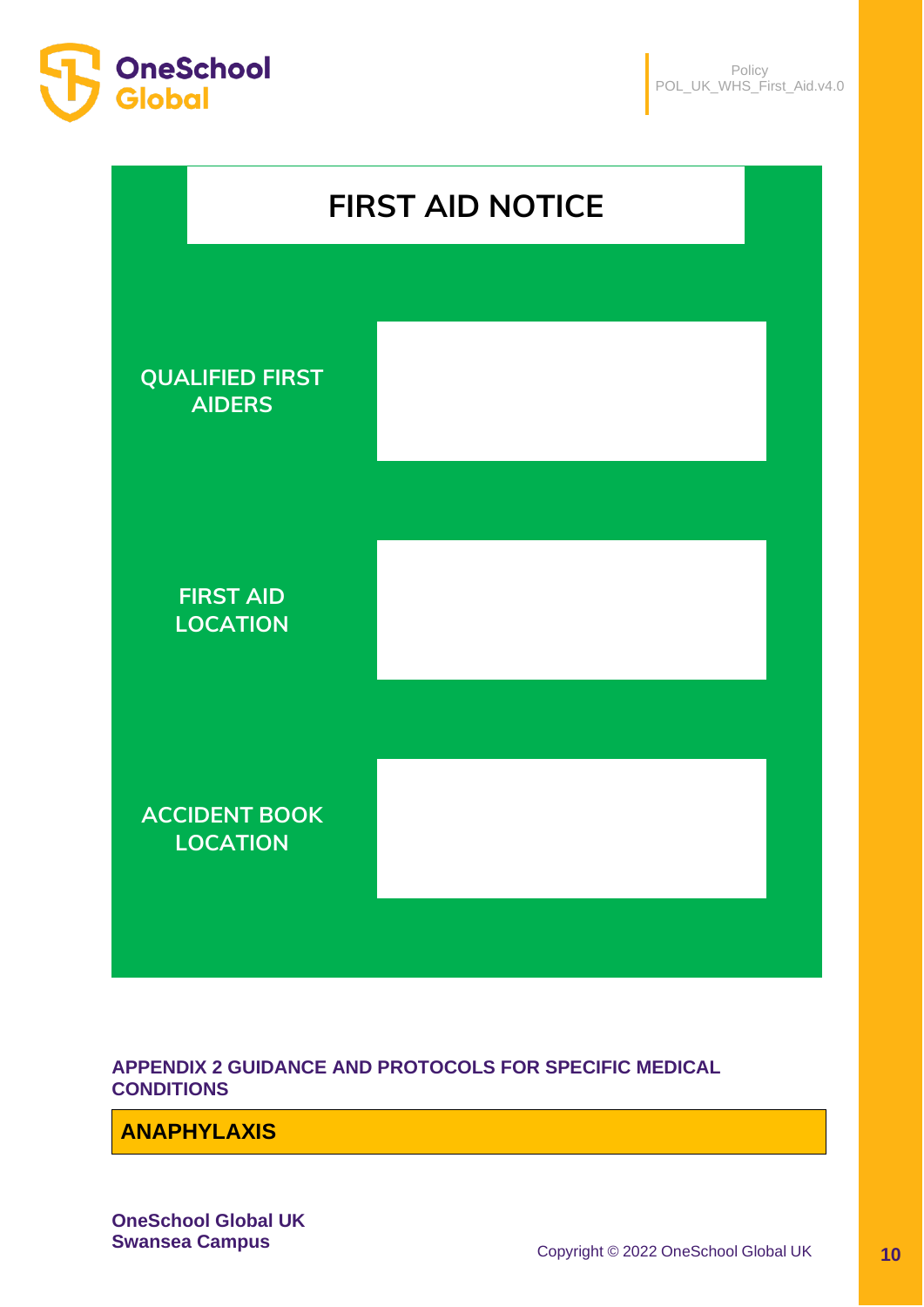

Signs and symptoms of Anaphylaxis (severe allergic reaction) What can cause anaphylaxis?

- Common causes include foods such as peanuts, tree nuts (e.g. almonds, walnuts, cashews, and Brazil nuts), sesame, fish, shellfish, dairy products and eggs.
- Non-food causes include wasp or bee stings, natural latex (rubber), penicillin or any other drug or injection.
- In some people, exercise can trigger a severe reaction either on its own or in combination with other factors such as food or drugs (e.g. aspirin).

What are the symptoms of a severe allergic reaction?

- generalised flushing of the skin
- nettle rash (hives) anywhere on the body
- sense of impending doom
- swelling of throat and mouth
- difficulty in swallowing or speaking
- alterations in heart rate
- severe asthma

OneSchool

Global

- abdominal pain, nausea and vomiting
- sudden feeling of weakness (drop in blood pressure)
- collapse and unconsciousness

#### **Adrenaline auto-injectors**

- Delays in administering AAIs have been associated with fatal outcomes. AAIs MUST be administered without delay to students if there are ANY signs of anaphylaxis present to those students who are known to be at risk of anaphylaxis, for whom both medical authorisation and consent for the use of AAIs have been provided.
- School staff must always call 999 and request an ambulance if an AAI is used and keep a detailed record including, where the reaction took place and how much medication was given. Relevant parents or guardian(s) should be informed as soon as practicable.
- The First Aid coordinator and the Campus Principal are responsible for ensuring that the Guidance on the use of adrenaline auto-injectors in schools (the AAI Guidance) is properly implemented and followed.
- AAIs are to be stored, cared, and disposed of in accordance with Part 3 of the AAI Guidance and the other requirements of this policy apply to AAIs, including but not limited to appropriate training, use and record keeping.
- The First Aid coordinator will have overall responsibility for re-stocking at least 1 AAI (which may be bought without prescription). The First Aid coordinator will check the stock on a monthly basis to ensure that the AAIs are present and in date and that replacement AAIs are obtained in good time.
- Spare AAIs should only be used on students who are known to be at risk of anaphylaxis, for whom both medical authorisation and consent for the use of AAIs have been provided.
- The First Aid coordinator will maintain an up-to-date register of students at risk of anaphylaxis this includes students who have been prescribed a AAI and those who have been provided with a medical plan confirming this, but who have not been prescribed AAI and in respect of whom parental consent to the use of the spare AAI has been obtained.
- The register should be reviewed at least annually) to take into account students' changing needs. A copy of the register is to be stored with the spare AAIs.
- Parents are to notify the school as soon as practicable that a particular student is at risk of anaphylaxis and in that case provide their consent to use the spare AAIs. Completed consent forms should be stored on the student's file and, where appropriate, the ICHP updated accordingly.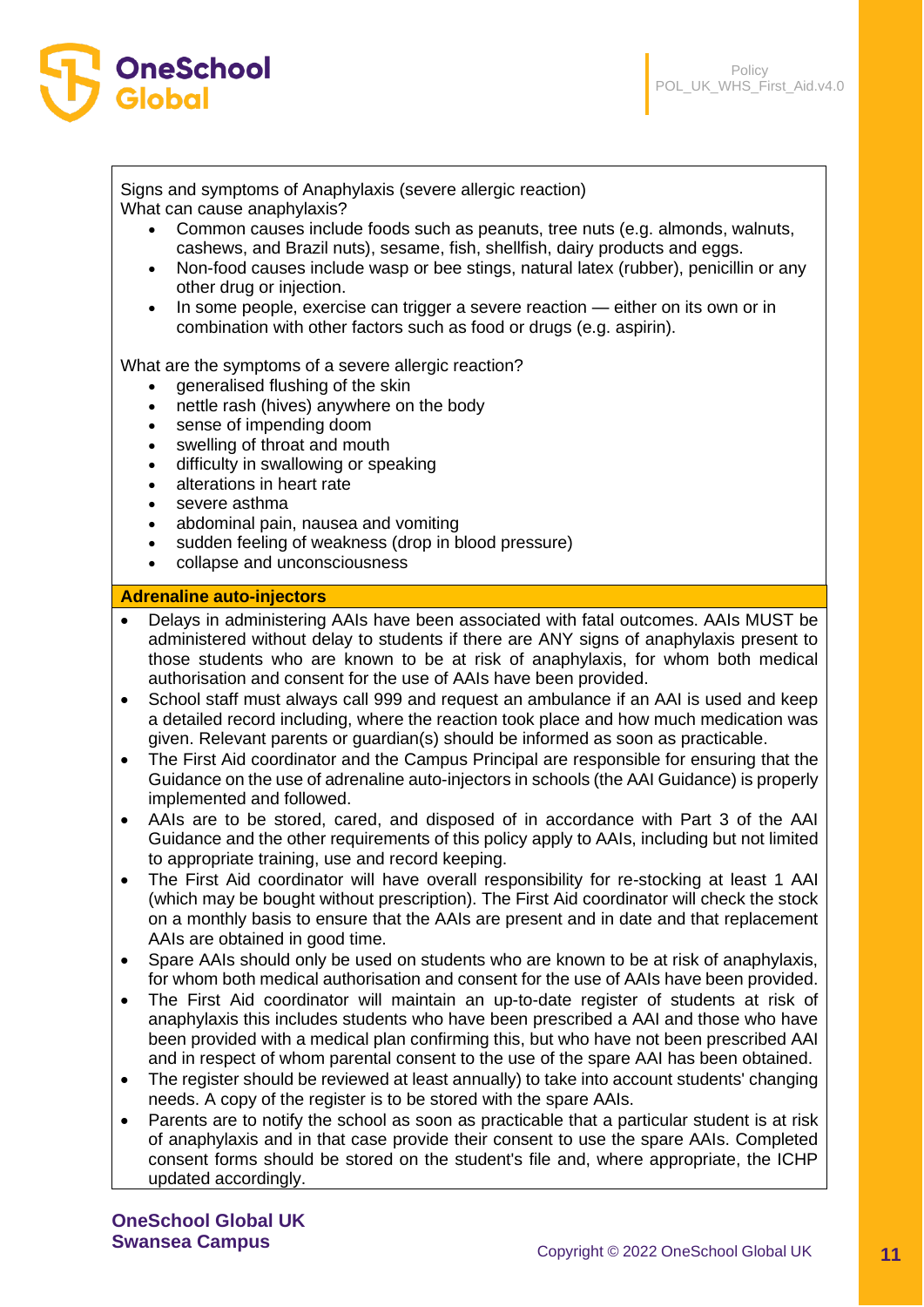



• Further guidance and general information on how to recognise and respond to an anaphylaxis can be found at:

<http://www.nhs.uk/conditions/Anaphylaxis/Pages/Introduction.aspx>

# **ASTHMA**

Signs and symptoms of an Asthma attack

In childhood asthma, the lungs and airways become easily inflamed when exposed to certain triggers, such as inhaling pollen or catching a cold or other respiratory infection. Childhood asthma can cause bothersome daily symptoms that interfere with play, sports, school and sleep. In some children, unmanaged asthma can cause dangerous asthma attacks. Symptoms include:

- Frequent coughing
- A whistling or wheezing sound when breathing out
- Shortness of breath
- Chest congestion or tightness
- •

In severe cases, you might see the child's chest and sides pulling inward as he or she struggles to breathe. The child might have an increased heartbeat, sweating and chest pain. Seek emergency care if the child:

- Has to stop in midsentence to catch his or her breath
- Is using abdominal muscles to breathe
- Has widened nostrils when breathing in Is trying so hard to breathe that the abdomen is sucked under the ribs when he or she breathes in

# **Asthma register, and emergency inhalers**

- The other requirements of this policy apply to emergency inhalers, including but not limited to appropriate training, use, supply, storage, care, disposal and record keeping.
- The First Aid coordinator and the Campus Principal are responsible for ensuring that Guidance on the use of emergency salbutamol inhalers in schools (Inhalers Guidance) is properly implemented and followed.
- Only students who have been diagnosed with asthma and /or who have been prescribed a reliever inhaler may use an emergency inhaler, which may belong to another student. This course of action is only to be taken in a severe emergency (An emergency inhaler may be used if a student's prescribed inhaler is not available (for example, because it is broken, or empty) or in the event of an asthma attack) and it is expected that the school holds a spare inhaler per child. The First Aid coordinator will maintain an up-to-date register of students who have been diagnosed with asthma and /or who have been prescribed a reliever inhaler and in respect of whom parental consent to the use of the emergency inhaler has been obtained. The register should be reviewed regularly at least annually to take into account students' changing asthma care needs. A copy of the register is to be stored with the emergency inhalers.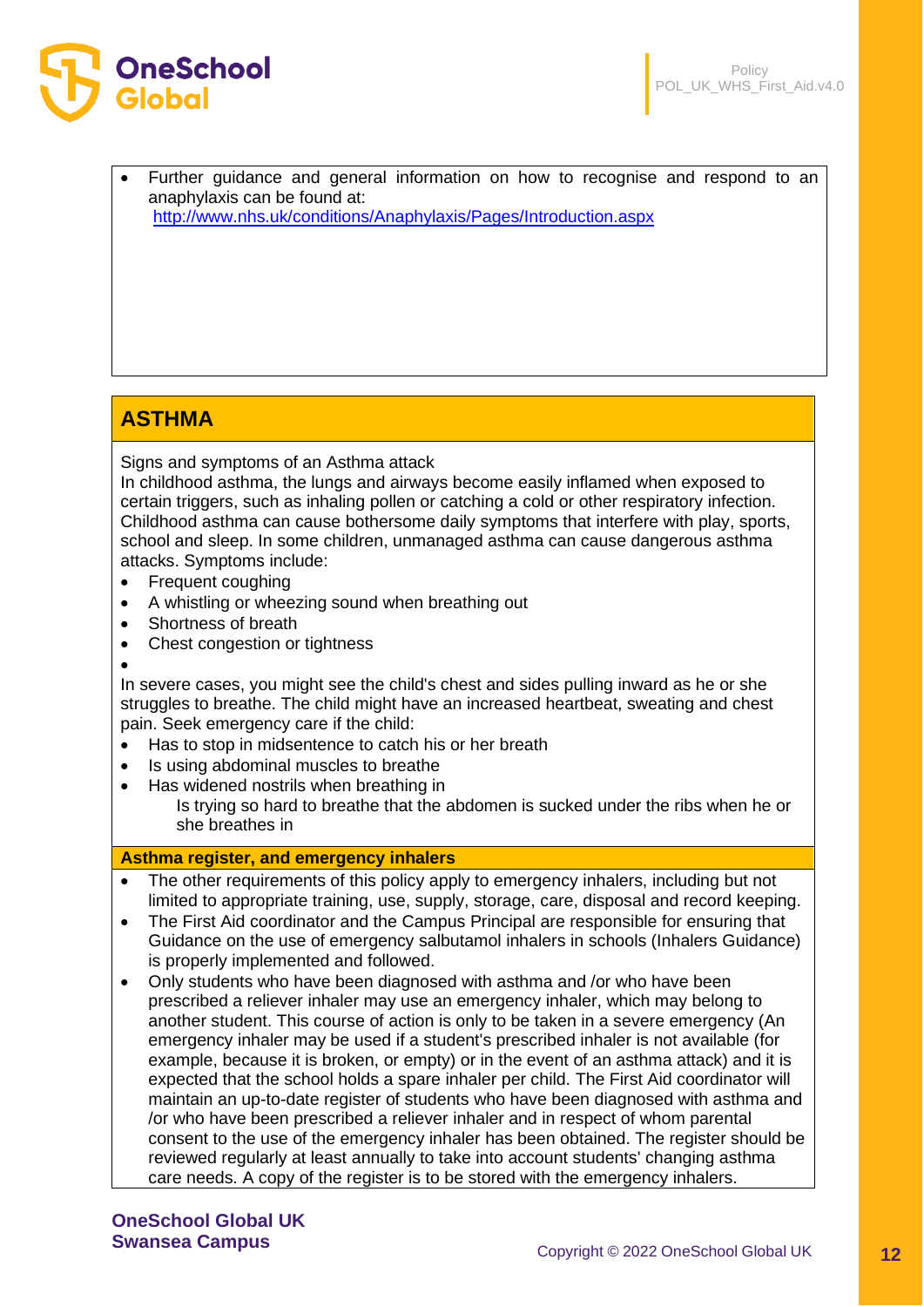

- Parents are to notify the school as soon as practicable that a particular student has been diagnosed with asthma and / or has been prescribed a reliever inhaler.
- If an emergency inhaler is used by a student, the First Aid coordinator or school secretary will notify the relevant parents or guardian(s) as soon as practicable.
- Emergency inhalers are also to be stored, cared, and disposed of in accordance with Part 3 of the Inhalers Guidance.
- Further guidance and general information on how to recognise and respond to an asthma attack can be found at:

<http://www.nhs.uk/Conditions/Asthma/Pages/Treatment.aspx>

# **DIABETES**

# **Signs and symptoms of low blood sugar level (hypoglycemia)**

- Onset can be quite quick and may be due to a missed/late meal, missing snacks, infection, more exercise, warm weather, too much insulin and stress. Individuals should test their own blood sugar levels if testing equipment available. Symptoms include:
	- o Pale
	- o glazed eyes
	- o blurred vision
	- o confusion/incoherent
	- o shaking
	- o headache
	- o change in normal behaviour-weepy/aggressive/quiet
	- o agitated/drowsy/anxious
	- $\circ$  tingling lips
	- o sweating
	- o hunger
	- o dizzy
	- o leading to unconsciousness

#### **Action**

- The student should be administered with fast acting glucose ('Lucozade' drink or glucose tablets) - the student should have their own emergency supply in [School] Office]. This will raise the blood sugar level quickly.
- After 5 10 minutes the student should be given further snacks as advised by the Parents. Do not leave the student unaccompanied at any time.
- The student should be allowed access to regular snacks and check blood sugar level again and as necessary.
- The student's Parents should be informed about the incident as soon as possible.

Action to be taken if the student becomes unconscious

- The student must be placed in the recovery position. Glucose must not be administered by mouth as this may cause choking.
- Telephone 999
- Inform Parents as soon as possible
- Accompany the student to hospital and await arrival of Parent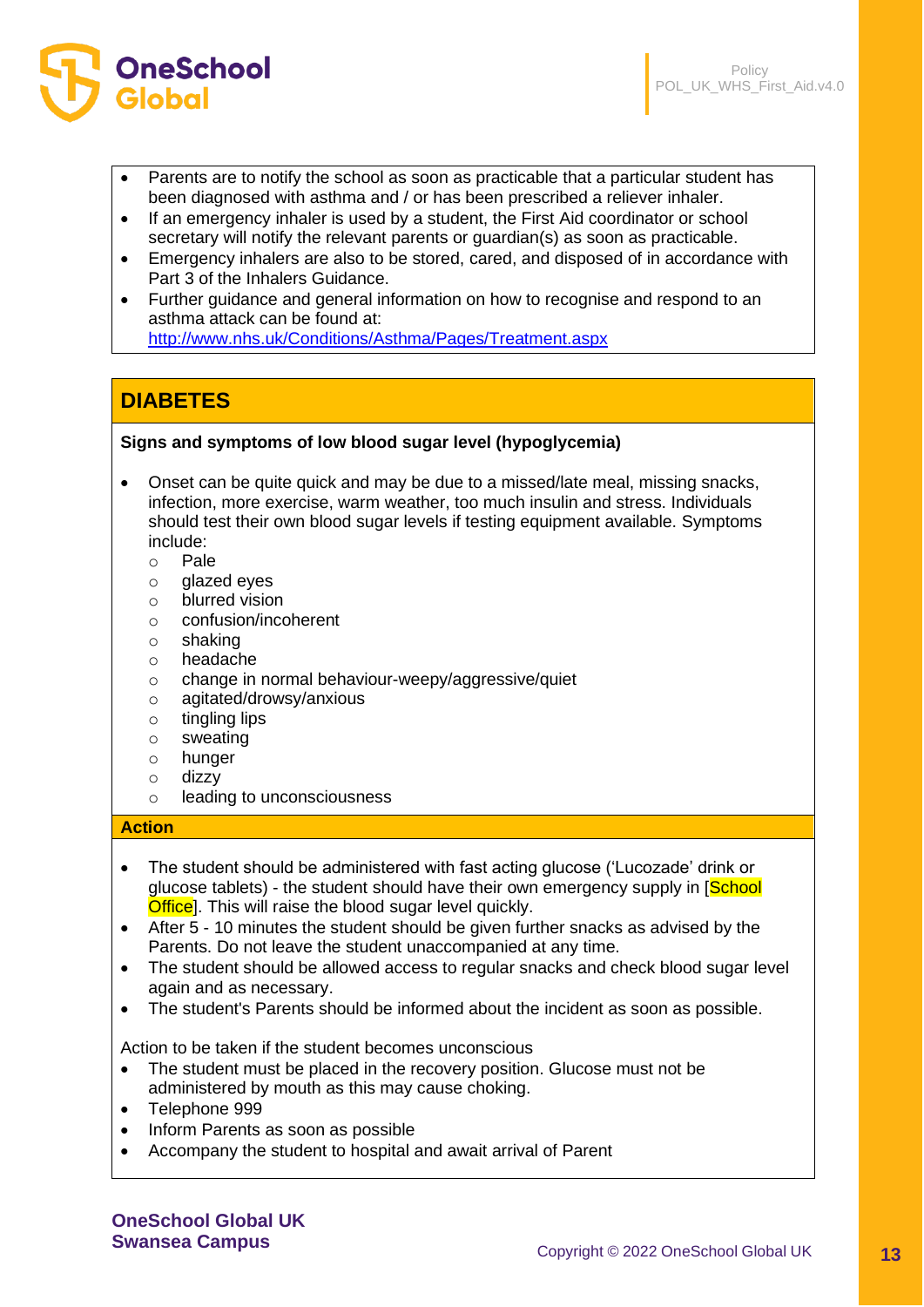

#### **Signs and symptoms of high blood sugar level (hyperglycemia)**

- This develops much more slowly over time but can be much more serious if untreated. Caused by too little insulin, eating more carbohydrate, infection, stress, and less exercise than normal.
- Symptoms may include:
	- o feeling tired and weak
	- o feeling thirsty
	- o passing urine more often
	- o nausea and vomiting
	- o drowsy
	- o breath smelling of acetone
	- o blurred vision
	- o unconsciousness

#### **Action**

- The [Campus Administration Officer] must be informed. Arrangements will be made for blood glucose testing, if possible. The student's Parents should be informed about the incident as soon as possible. 999 should be called and the student must be accompanied to casualty, where they will await the arrival of the student's Parents.
- For further information and guidance: <http://www.nhs.uk/Conditions/Diabetes/Pages/Diabetes.aspx>

# **EPILEPSY ETC**

How to recognise a seizure

- There are several types of epilepsy, but seizures are usually recognisable by the following symptoms:
	- o the student may appear confused and fall to the ground
	- o slow noisy breathing
	- $\circ$  possible blue colouring around the mouth, returning to normal as breathing returns to normal
	- o rigid muscle spasms
	- o twitching of one or more limbs and/or face
	- o possible incontinence

#### **Action**

- The following actions should be taken to assist the student:
	- $\circ$  try to help the student to the floor if possible but do not put yourself at risk of injury
	- $\circ$  move furniture etc. away from the student in order to prevent further injury
	- o place a cushion or something soft under the student's head
	- o clear the area of students
	- o call [First Aider]
	- o cover the student with a blanket as soon as possible in order to hide any incontinence
	- o stay with the student throughout duration of the seizure
	- o as the seizure subsides place the student into recovery position
	- o inform Parents as soon as possible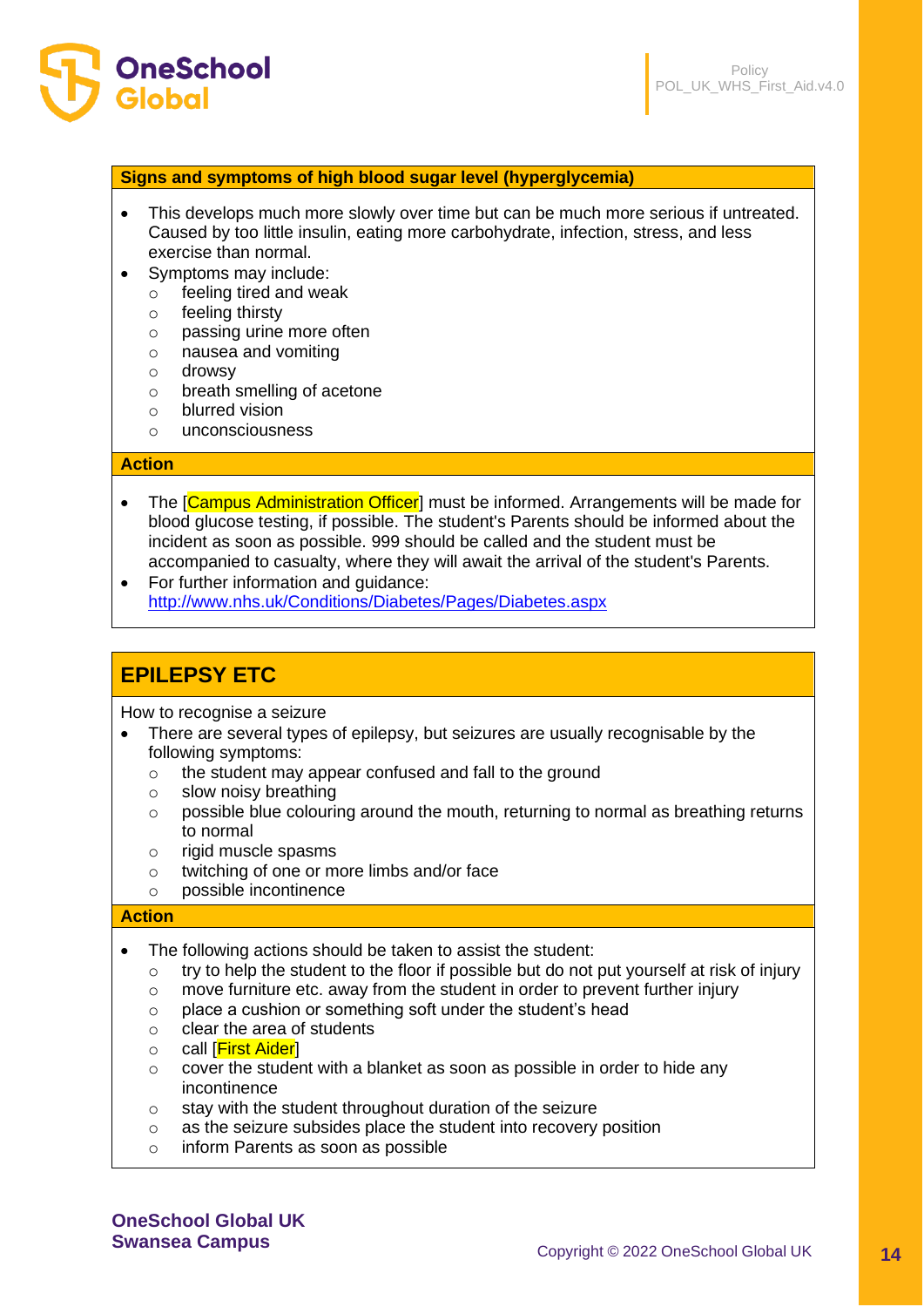

- o send for ambulance if this is the student's first seizure or, if a student, known to have epilepsy has a seizure lasting for more than 5 minutes, or if an injury occurs as a result of the seizure. The student must be accompanied until their Parents arrive
- o allow the student to rest for as long as necessary
- o reassure the other students and staff

For further information and guidance: <http://www.nhs.uk/Conditions/epilepsy/Pages/treatment.aspx>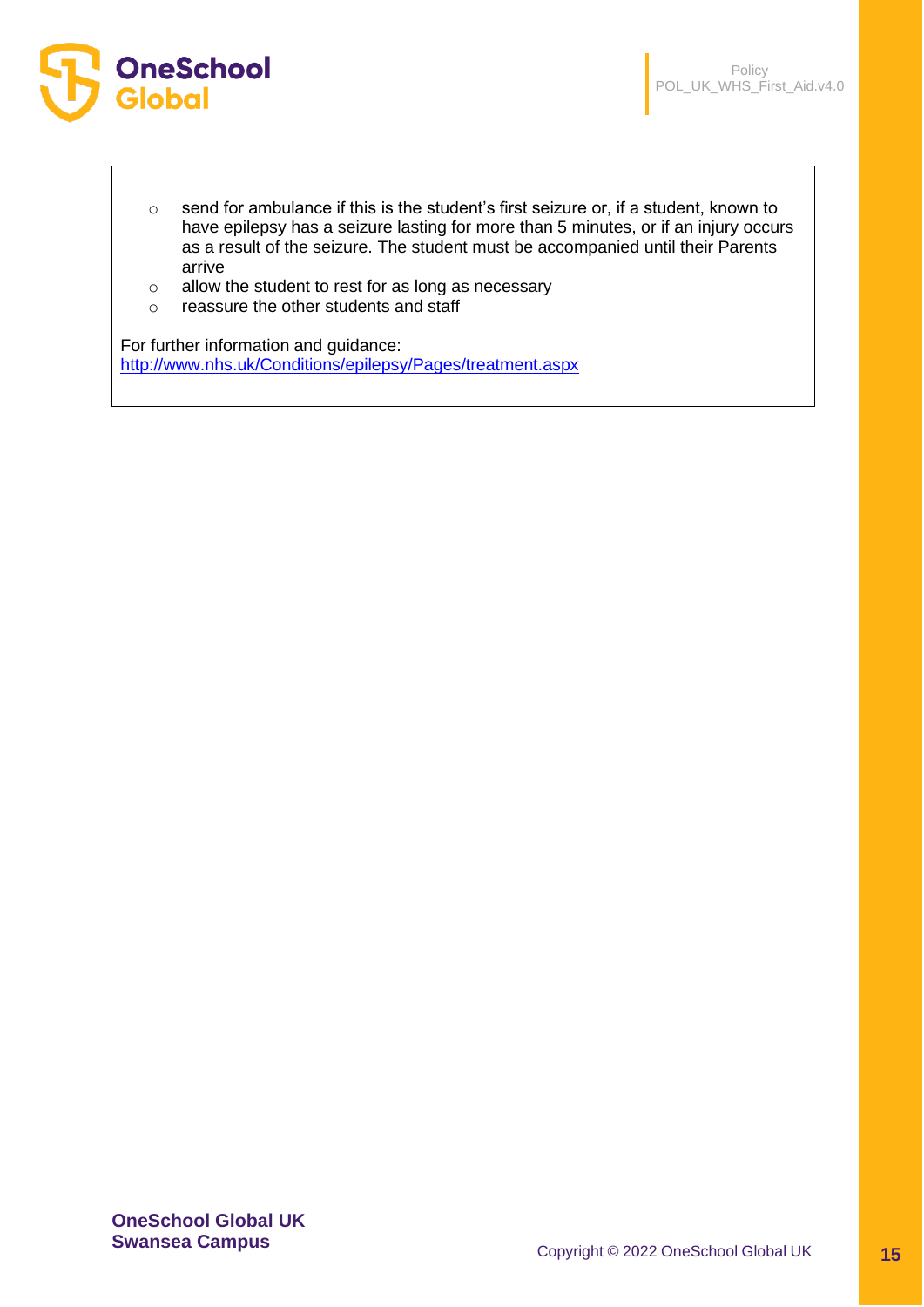

# **APPENDIX 3 – HELPFUL GUIDANCE WHEN TO CALL AN AMBULANCE**

NHS Guidance - [Urgent and emergency care services](https://www.nhs.uk/nhs-services/urgent-and-emergency-care-services/)

# **WHEN TO CALL 999**

At some point, most people will either witness or be involved in an accident, or experience a medical or mental health emergency.

Knowing what to do next and who to call can potentially save lives.

# **LIFE-THREATENING EMERGENCIES**

Call 999 in a medical or mental health emergency. This is when someone is seriously ill or injured and their life is at risk.

These emergencies can include:

- loss of consciousness
- a sudden confused state
- fits that are not stopping
- [chest pain](https://www.nhs.uk/conditions/chest-pain/)
- breathing difficulties
- severe bleeding that cannot be stopped
- [severe allergic reactions \(anaphylaxis\)](https://www.nhs.uk/conditions/anaphylaxis/)
- severe [burns or scalds](https://www.nhs.uk/conditions/burns-and-scalds/)
- someone has seriously injured themselves or taken an overdose

Call 999 immediately if you think you or someone else is having a [heart attack](https://www.nhs.uk/conditions/heart-attack/) or [stroke.](https://www.nhs.uk/conditions/stroke/) Every second counts with these conditions.

Also call 999 if you think someone has had a major trauma, such as after a serious road traffic accident, a stabbing, a shooting, a fall from height, or a serious [head injury.](https://www.nhs.uk/conditions/head-injury-and-concussion/)

Find out more about [urgent and emergency care services](https://www.nhs.uk/nhs-services/urgent-and-emergency-care-services/) or how to [get urgent help for](https://www.nhs.uk/nhs-services/mental-health-services/get-urgent-help-for-mental-health/)  [mental health.](https://www.nhs.uk/nhs-services/mental-health-services/get-urgent-help-for-mental-health/)

**If you're not sure what to do**

NHS 111 can help if you need urgent medical help or you're not sure what to do.

They will ask questions about your symptoms so you get the help you need.

If you need to go to A&E, NHS 111 will book an arrival time. This might mean you spend less time in A&E. This also helps with social distancing.

You can get help from NHS 111 online or call 111. It's available 24 hours a day, 7 days a week.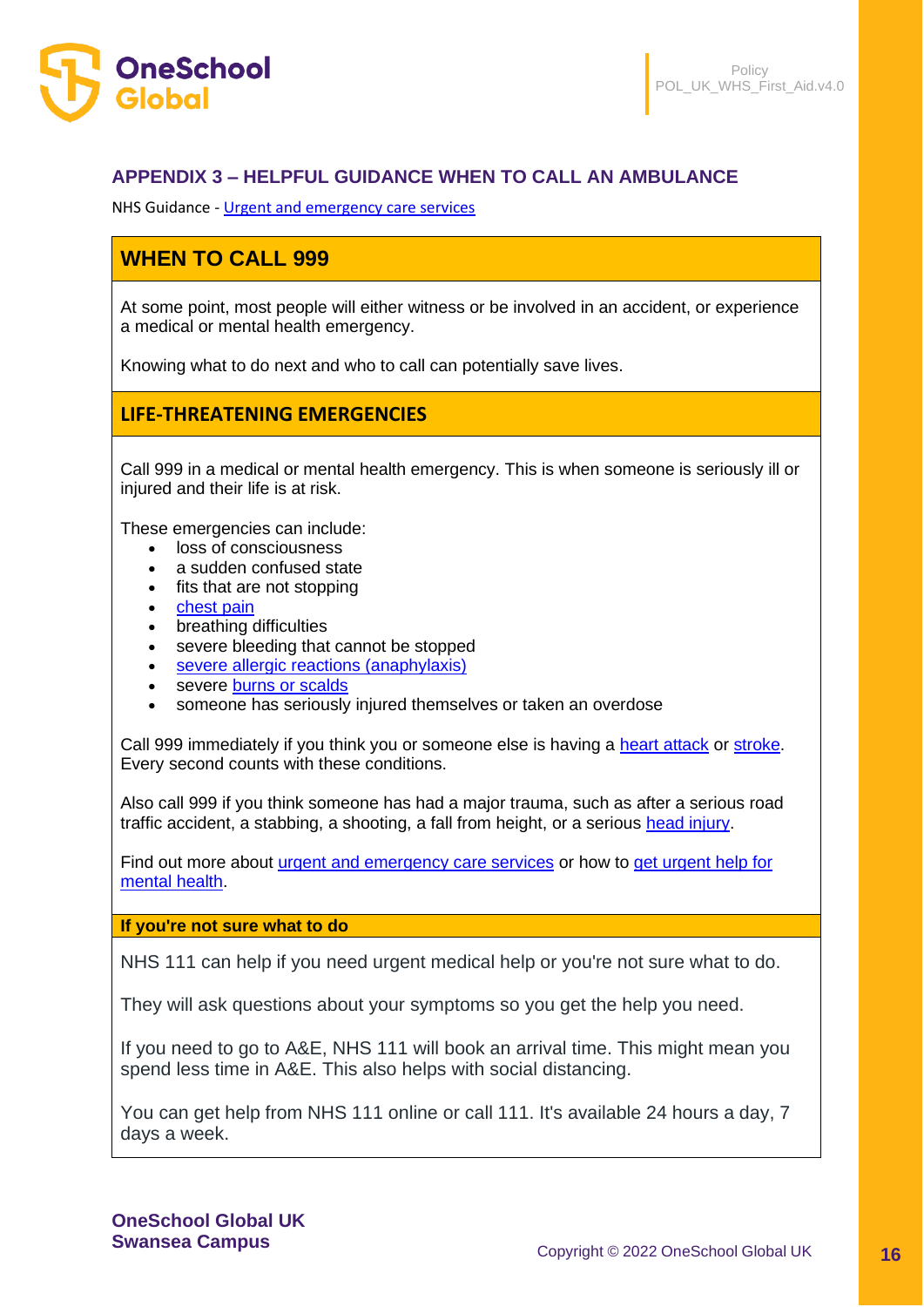

# **WHAT HAPPENS WHEN I CALL 999?**

If it's a genuine emergency, where someone is seriously ill or injured and their life is at risk, call 999 and don't panic.

You can contact emergency services via SMS if you're deaf, hearing impaired or have a speech impediment.

Visit the [emergencySMS](https://www.emergencysms.net/) website for more information or to register your phone.

**1. Answer the questions**

Once you're connected to a call handler, you'll have to answer a series of questions to establish what's wrong, such as:

- where are you (including the area or postcode)?
- what phone number are you calling from?
- what has happened?

This will allow the operator to determine the most appropriate response as quickly as possible.

Dialling 999 does not necessarily mean an ambulance will be dispatched. The call handler will decide what's appropriate.

It may be safe enough for you to be seen elsewhere, or you can be given telephone advice by a medically trained clinical adviser.

An ambulance will be sent if it's a life-threatening emergency.

Response units that could be dispatched include:

- an emergency ambulance
- a rapid response vehicle or motorbike
- a cycle response unit
- a community first responder
- a combination of the above

### **2. Do not hang up yet**

Wait for a response from the ambulance control room. They might have further questions for you, such as:

- what's the age, gender and medical history of the patient?
- is the person awake or conscious and breathing?
- is there any serious bleeding or chest pain?
- what is the injury and how did it happen?

The person handling your call will let you know when they have all the information they need.

You might also be given instructions about how to give [first aid](https://www.nhs.uk/conditions/first-aid/) until the ambulance arrives.